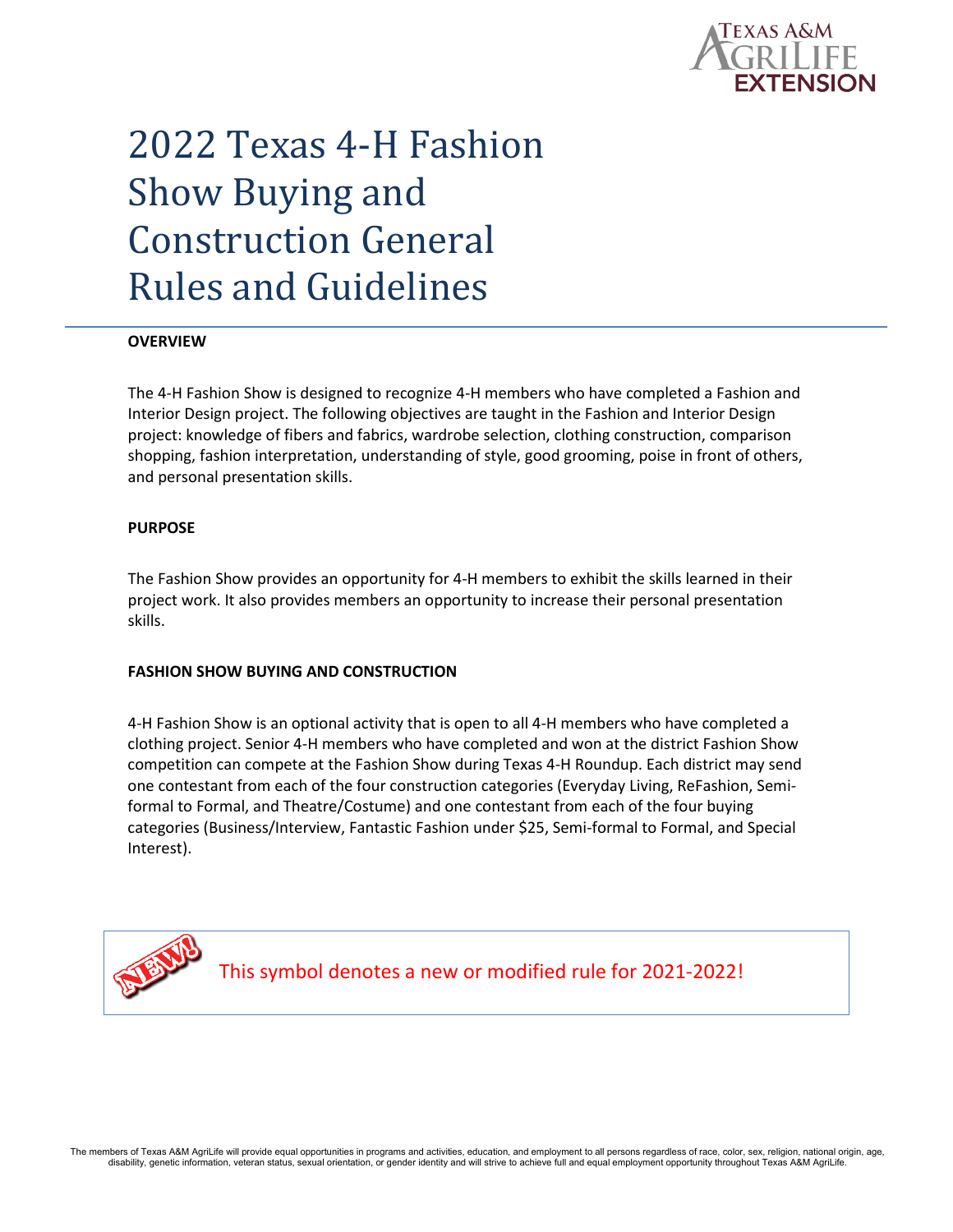# **TEXAS 4-H STATE FASHION SHOW ELIGIBILITY REQUIREMENTS**

The following requirements provide as fair an opportunity as possible for participation by as many outstanding 4-H members as possible. The requirements given below apply to senior members who plan to participate in the state contest. Failure to comply with the requirements will result in disqualification or penalty deductions from the final score.

1. Age divisions are determined by a participant's age as of August 31 of the current 4-H year in accordance with what is stated in the current Texas 4-H Rules and Guidelines. Junior and Intermediate divisions will follow district Fashion Show guidelines.

Senior Division: Grades 9 thru 12

- 2. Participants must complete a 4-H Fashion and Interior Design project between June 8, 2021, and the district contest in the 2021-2022 4-H year. All garments/ensembles to be judged must have been purchased (renting a garment is not permitted in the buying division) or constructed during participation in a 4-H clothing project between June 8, 2021, and the district contest in the 2021-2022 4-H year.
- 3. The Fashion Show has four construction division categories (Everyday Living, ReFashion, Semi-Formal to Formal, Theatre/Costume) and four buying division categories (Business/Interview, Fantastic Fashion under \$25, Semi- formal to Formal, and Special Interest). The 4-H member must choose a division and category at the county level and compete in that division at all levels. The entry worn at district must be the entry at the state contest. Accessories such as shoes, jewelry, hat, gloves, and scarfs may be changed, but changes must be included on the paperwork. The appropriate garment category should be determined by the style, fabric, and use of the garment. No one may change divisions or categories between district and state contests.
- 4. Participants may compete in a Buying or Construction category and a Natural Fiber category at the Texas 4-H Roundup if they finished  $1<sup>st</sup>$  at the district contest in their respective categories. Participants may enter the same garment or a separate category.
- 5. Participants must be present for all Texas 4-H Fashion Show activities, including orientation, judging, dress rehearsal, and Fashion Show. 4-H Scholars are excluded. A complete schedule including orientation, fashion show practice, interview times and public fashion show will be distributed to all registered Fashion Show qualifiers after 4-H Roundup registration is complete.
- 6. Contestants qualifying for the State 4-H Fashion Show must complete and submit the Texas 4- H Fashion Show Entry Form available at: [https://texas4-h.tamu.edu/projects/fashion-interior](https://texas4-h.tamu.edu/projects/fashion-interior-design/)[design/.](https://texas4-h.tamu.edu/projects/fashion-interior-design/) Participants will upload their entry form when registering for Texas 4-H Roundup on 4-H Online.
- 7. If the Fashion Show Entry Form does not show that the entry meets the eligibility requirements, the entry will be disqualified.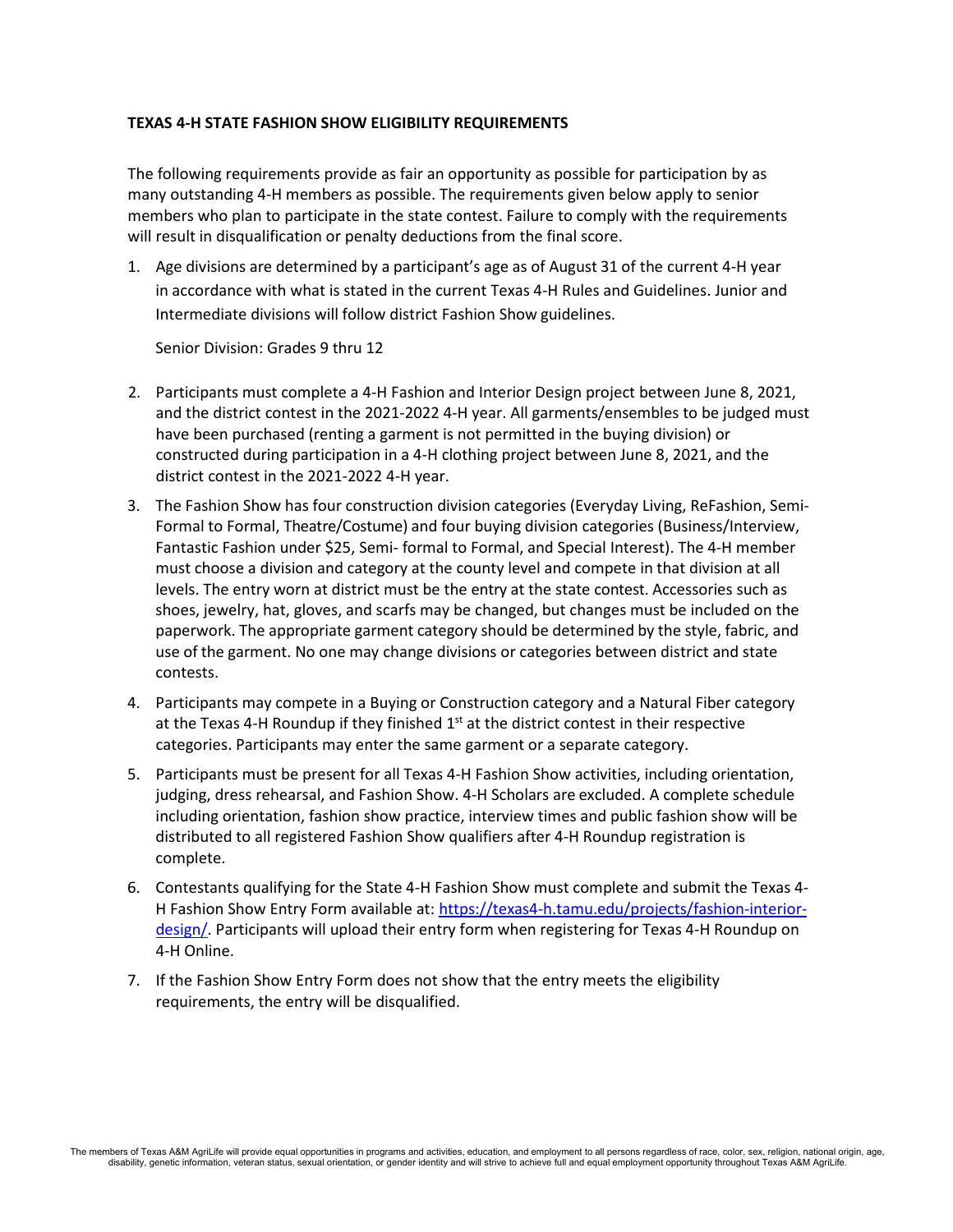

1. Introduction/Presentation

Each contestant will start by introducing themselves and model their garment to the judges. Participants will then provide a 5-minute presentation to the judges. During the presentation the participants need to describe their project activities, outfit selection, construction or buying skills and their knowledge of fiber and fabrics. See score sheet to see that areas that will be judged.

2.Question and Answer

Judges will have the opportunity to ask each participant questions from the list of contest questions as well has questions related directly to the participants garment or project experiences.

# **Fashion Show National Contest Opportunity**

National Contest for Fashion Show is the Western National Roundup Fashion Revue. Texas can send up to 4 individuals to attend this national contest. All category (buying, construction and natural fiber) first place winners will have the opportunity to compete to earn one of the 4 spots. Guidelines for competing for a spot at the national Fashion Revue will be shared with the participants in an email prior to the Texas 4-H Roundup Fashion Show.

# **Prior Competition Guidelines**

Guidelines related to national contest advancement and prior competition rules can be found in the Texas 4-H Roundup Guide.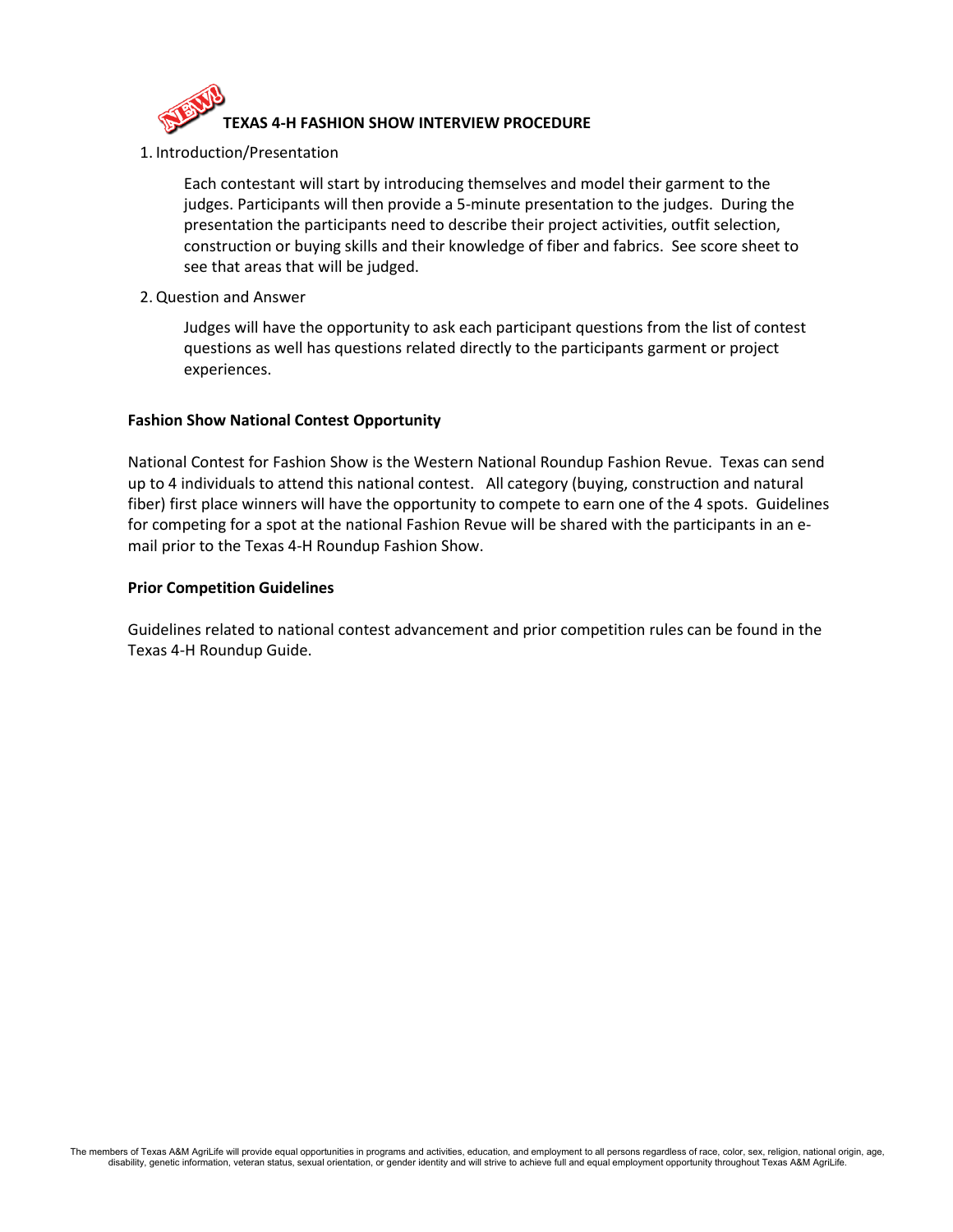# **CONSTRUCTION**

- 1. Garments may be constructed by sewing, knitting, or crocheting. Accessories may be purchased.
- 2. All garments worn (garments that are visible i.e., blouse under jacket or vest) during the interview process must be constructed. Close-fitting legwear, tights, and pantyhose do not need to be constructed.
- 3. In Construction, first place winners may enter the same category in which they have previously been awarded a first–place entry at State. See related rule in the 2022 4-H Roundupguide.

# *CATEGORY DESCRIPTION*

| <b>Everyday Living</b>   | Includes casual sportswear, weekend-wear, sleepwear, clothing for school, casual after-<br>school events, or hanging out with friends                                                                                                                                                                                                                                                                                                                                   |
|--------------------------|-------------------------------------------------------------------------------------------------------------------------------------------------------------------------------------------------------------------------------------------------------------------------------------------------------------------------------------------------------------------------------------------------------------------------------------------------------------------------|
| <b>ReFashion</b>         | The result of modifying existing clothing or fabric item (such as tablecloth or curtain) into<br>something more fashionable. The main purpose of ReFashion is creativity, as well as<br>sewing skills. The completed garment is different from its original use, not just an<br>alteration. (Examples: neck ties sewn together to form a dress or taking old t-shirts and<br>making them into a skirt)                                                                  |
| Semi-Formal to<br>Formal | Entry must be designed for semi-formal to formal occasions and made from fabrics<br>intended for the same. Original material must be fabric and not from recycled items.<br>Semi-formal is a little less formal than formal black tie. Ex. For women dresses or stylish<br>pantsuit made of taffeta, chiffon, satin, or other similar fabrics. For men dress includes<br>jacket or vest, trousers, and a tie. Current fashion does not dictate that a tie is necessary. |
| <b>Theatre/Costume</b>   | Garment intended for use as a costume, which would include stage production. May be<br>sewn from fabric or from another garment. These garments may be unusual or innovative<br>materials; imaginative but wearable.                                                                                                                                                                                                                                                    |

# **NECESSARY FORMS**

The 2022 Texas 4-H Fashion Construction Entry Form is required for participants in the 2022 Texas 4-H Fashion Show.

# **JUDGING CRITERIA**

Fashion Show construction judging is based on the 2022 Fashion Show Construction Score Sheet. A panel of judges will evaluate and score the entries based on their Fashion Show paperwork and interview.

Participants will provide a presentation up to 5 minutes in length. Each category will be judged separately. A participant receives a 5-point deduction for not following all Fashion Show requirements, which includes not completing all forms or illegible or incorrect forms, missing orientation, and not turning in donor thank-you notes.

If ties should occur, the ties will be broken using partial scores in the following order.

1. Construction skills



- 2. Interview
- 3. Knowledge of fiber and fabric characteristics
- 4. Paperwork